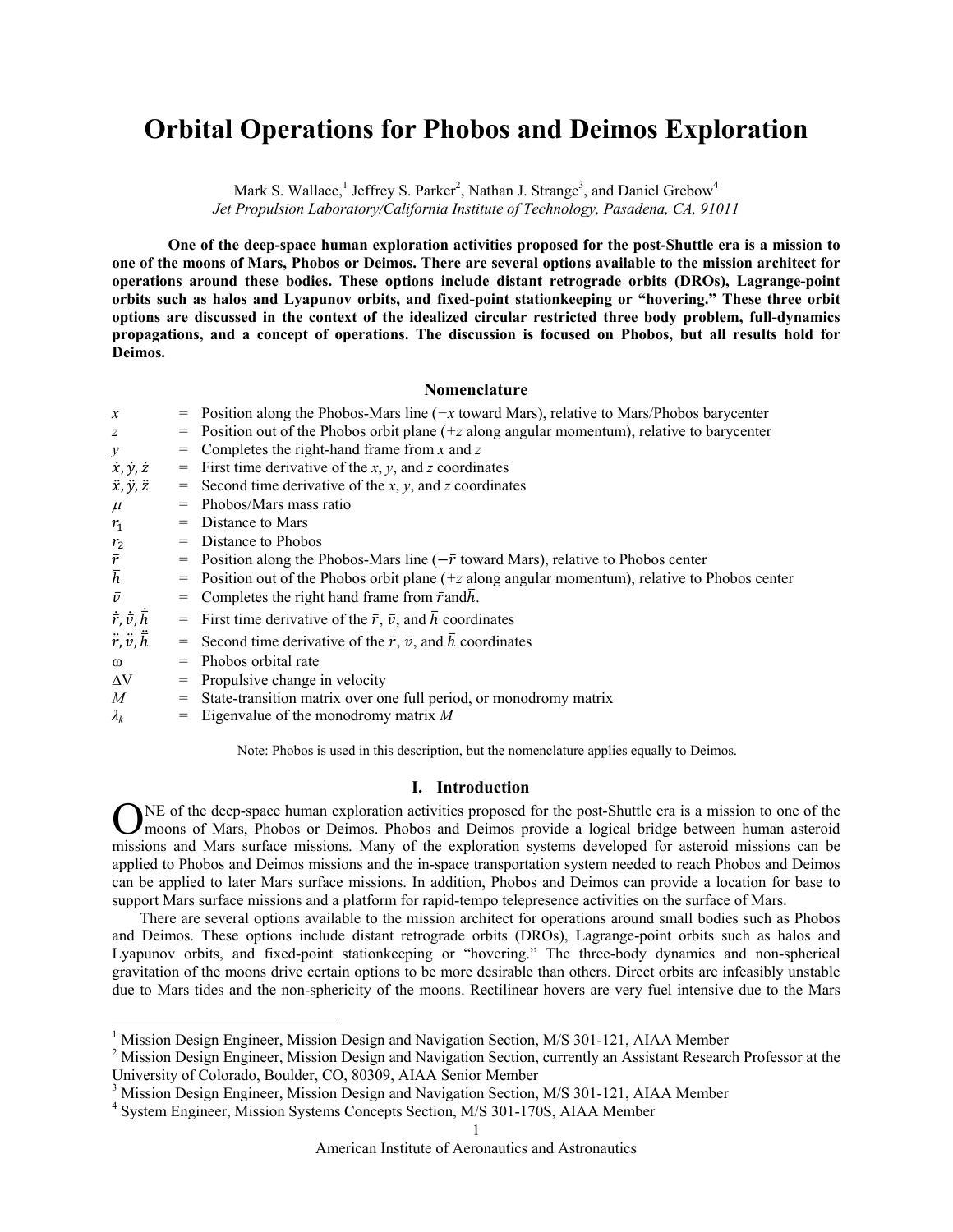tidal forces. DROs and Lagrange orbits are feasible, however, requiring little or no fuel to maintain. For brevity, we will focus our discussion on Phobos, but all results hold for Deimos.

The classic dynamical system for the Mars-Phobos system is the circular restricted three-body problem<sup>1</sup> (CR3BP), as represented in equation 1. Recall that in these coordinates, Mars is at the  $+\mu$  location along x and Phobos is at the  $-\mu$  location along x. The units are canonical (Phobos-Mars distance in length, Phobos orbit period in time).

$$
\begin{bmatrix} \ddot{x} \\ \ddot{y} \\ \ddot{z} \end{bmatrix} = \begin{bmatrix} x + 2\dot{y} - \frac{1-\mu}{r_1^3}(x+\mu) - \frac{\mu}{r_2^3}(x+\mu-1) \\ y - 2\dot{x} - \frac{1-\mu}{r_1^3}y - \frac{\mu}{r_2^3}y \\ -\frac{1-\mu}{r_1^3}z - \frac{\mu}{r_2^3}z \end{bmatrix}
$$
(1)

Because the mass ratios ( $\mu$ ) for Deimos and Phobos are so small<sup>2</sup>, 1.7e-8 and 2.8e-9, respectively, the Clohessy-Wiltshire (CW) equations<sup>3</sup> (Eq. (2)) can also offer insight, particularly for trajectories relatively far from Phobos. The CW equations are thus the dimensioned form of the CR3BP with  $\mu$  set to zero and the coordinate system shifted from the Mars-Phobos barycenter to the Phobos center.

$$
\begin{bmatrix} \ddot{\vec{r}} \\ \ddot{\vec{v}} \\ \ddot{\vec{h}} \end{bmatrix} = \begin{bmatrix} 3\omega^2 \vec{r} + 2\omega \dot{\vec{v}} \\ -2\omega \dot{\vec{r}} \\ -\omega^2 \vec{h} \end{bmatrix}
$$
\n(2)

The CR3BP dynamics yield numerous periodic orbit types that remain in proximity to the secondary body (Phobos or Deimos, in this case). Four families of interesting periodic orbits for this study are the family of Lyapunov orbit, the Vertical Lyapunov (or just "vertical") orbit, halo orbits, and distant retrograde orbit, all of which are depicted in Figure 1. The Lyapunov, Vertical, and Halo orbits are all nearly centered on the two proximate Lagrange Points,  $L_1$  and  $L_2$ . These orbits are unstable, and oscillate in-plane, out-of-plane, and both in- and out-ofplane, respectively. The DRO, on the other hand, is stable and, as we will show, this is a very useful property.



**Figure 1. Periodic orbits in the Circular Restricted Three-Body Problem, with the coordinates shifted to be Phobos-centered. The blue ellipsoid is the circumscribing ellipsoid for the Phobos shape model.**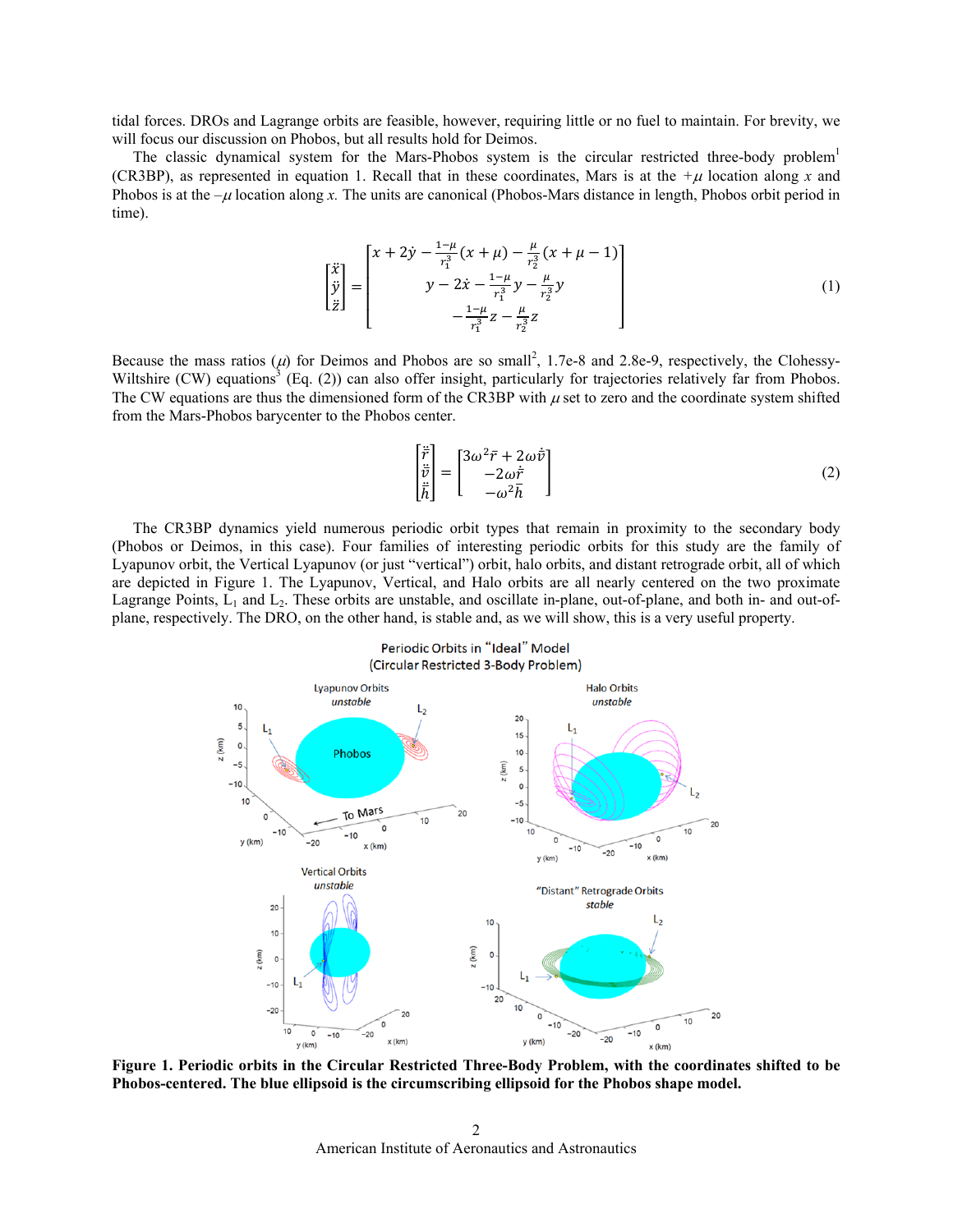The CR3BP and CW equations offer useful insights, but there are other forces at work in real applications. However, neither Phobos nor Deimos are in the perfectly circular orbits required by those equations, though Deimos gets closer. Phobos has a mean eccentricity of 0.01511 and Deimos has an eccentricity of 0.00024 (Ref. 2). In addition to this shortcoming in the dynamical systems, there are other perturbations, such as solar radiation pressure, "third body" gravitation (e.g. the Sun, Jupiter, the other moon), and the non-spherical gravitation of Mars and the proximate moon. Indeed, these last two perturbations have noticeable effects on the orbits of Phobos and Deimos themselves. Fortunately, these perturbations of the classic dynamics can be readily addressed via numerical integration of the underlying real dynamics and their forces. Unfortunately, there are other sources of noise in the dynamics that are unavoidable.

Every spacecraft has some state and acceleration uncertainty. Thrusters for desaturating momentum wheels are never perfectly balanced, spacecraft outgas (and human-class spacecraft are notoriously noisy in this regard), and the forces are imperfectly modeled. For example, the infinite series used to model non-spherical gravity must be truncated and thermal, solar, and albedo radiation forces depend on shape and reflectivity models that are imperfect. These, and other effects such as measurement noise mean that the operators of a spacecraft never know exactly where the spacecraft is. Though, with optical-navigation, body-relative states can be very well known indeed.<sup>4</sup> Even if the initial state and all external forces could be perfectly known, the spacecraft will experience maneuver execution errors. Phobos and Deimos proximity architectures must be responsive to these operational realities

# **II. Orbit Types**

Given the CR3BP and CW equations, and considering the realities of flying a spacecraft, how, then, does one design a mission architecture for Phobos and Deimos exploration? The essential building blocks of an architecture are the potential orbits and trajectories the proposed mission could fly. We divide these trajectory types into three classes: hovering, Lagrange-Point orbits, and orbits. The first two classes generally remain over one spot on the surface of Phobos or Deimos. The hovers have their primary motion toward and away from the body, while the Lagrange Point orbits have a large transverse (either in- or out-of-plane) component. They can be thought of as being very constrained in their motion relative to the latitude and longitude of their sub-spacecraft point. The orbit types, on the other hand, are not so constrained. They, in concept, either cover the entire longitude space (for nonpolar orbits) or the entire latitude space (for polar orbits), or both.

#### **A. Hovering**

Hovering could potentially be performed at any location, and with enough fuel expenditures, certainly could be. However, those expenditures can quickly become prohibitive. We consider the problem of hovering using the CW equations, as it produces a lower-bound on the fuel requirements; the addition of the moon's gravity will only add to the cost, as it acts in the direction of motion and must be countered propulsively in a rectilinear hover.

The first location of interest is the pole of Phobos or Deimos. This is the simplest of the CW equations to consider, the  $\bar{h}$  direction, which has a closed-form solution independent of the other two coordinates. In this closed form solution, the spacecraft will experience simple harmonic motion into and out of the plane, moving through the center of Phobos twice per Phobos orbit. It is in an orbit about Mars at the same distance as Phobos, but with a slightly different inclination, and this presents the main challenge to a rectilinear hover over the pole. In order to prevent a collision with Phobos, the spacecraft must propulsively change the node of its orbit to be alternately ahead of and behind Phobos in its orbit at least twice per orbit. A convenient estimate of the DV required to achieve this can be determined by determining the value of out-of-plane acceleration in Eq. (2) and expressing the result in m/s/day. For Phobos, maintaining a station 10 km above the north pole (19.2 km from the center of Phobos), neglecting the gravity of Phobos, requires 86 m/s/day. Deimos, being further out, requires only 4.4 m/s/day, but again, these values neglect the gravity of the bodies in question.

Hovers over leading and trailing faces of Phobos are slightly more complicated, as they exist with no maintenance in the CW equations if there is no along-track velocity relative to Phobos and the radial position is zero  $(\bar{v} = 0, \bar{r} = 0)$ , regardless of the value of the along-track position. However, a spacecraft placed in that position will experience some acceleration in the along-track direction due to the gravity of Phobos. The effect of this acceleration on a spacecraft in a trailing position is to increase the semi-major axis relative to Mars, which will reduce the orbital period about Mars and cause the spacecraft to drop back, but not before it falls toward Phobos; a 20 km initial altitude at the trailing position will be reduced to 16 km before the fall-back occurs. In this example, the semi-major axis increases from Phobos's 9376 km to 9441 km, and the spacecraft drifts back at a rate of 2100 km/day. This effect must be countered by reducing the spacecraft semi-major axis below that of Phobos to force it to drift back toward Phobos.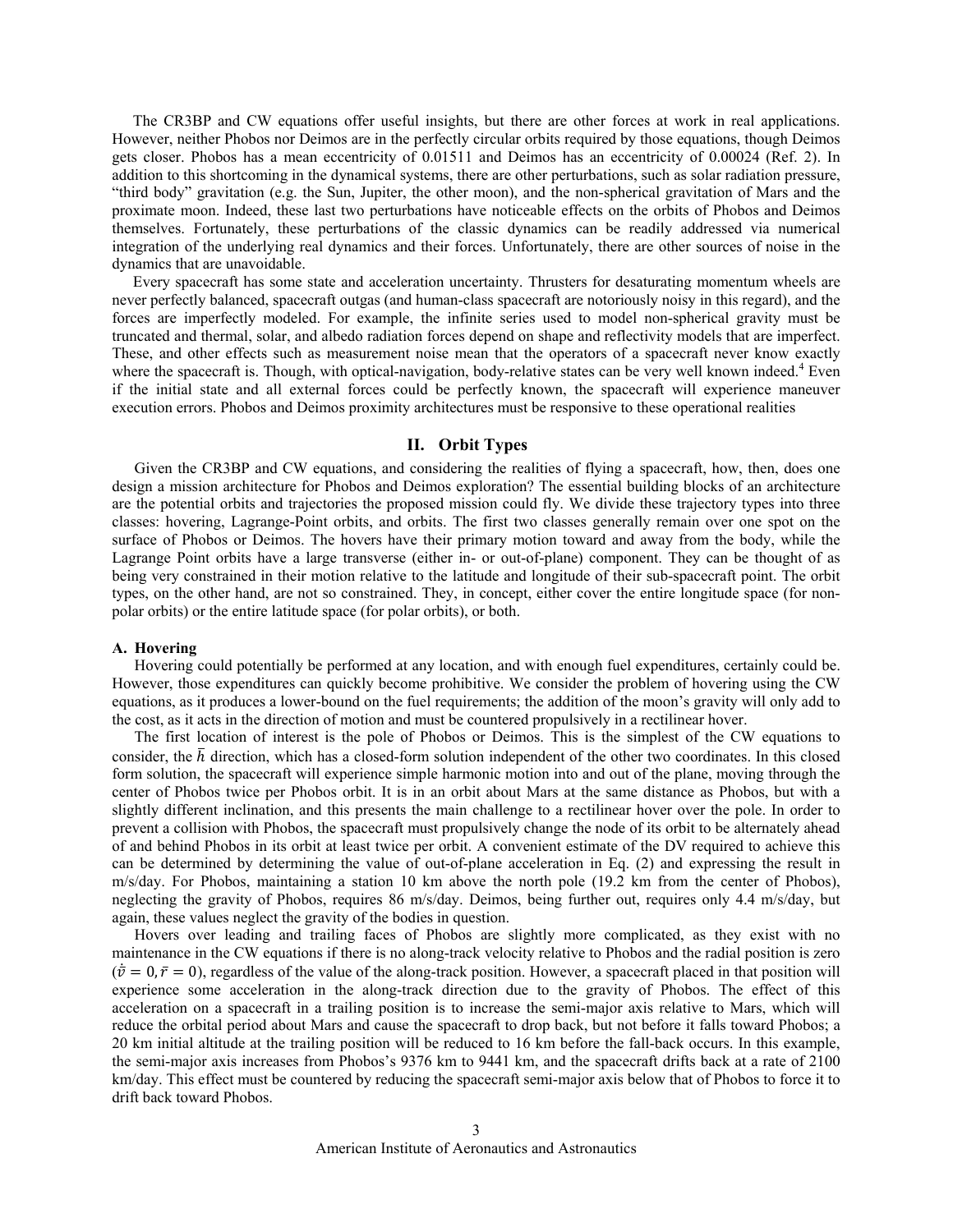**Table 1: Trailing-position hovers at Phobos can be very expensive, very large, or both. These data were generated for a two-maneuver return to a stationary point 20 km above the trailing face.** 

| $\mu$ , and $\mu$ and $\mu$ and $\mu$ and $\mu$ and $\mu$ |                      |                   |                  |  |  |  |  |  |  |
|-----------------------------------------------------------|----------------------|-------------------|------------------|--|--|--|--|--|--|
| Duration                                                  | Fuel Used<br>Min Alt |                   | Max Alt          |  |  |  |  |  |  |
| $0.2$ day                                                 | 59 m/s/day           | $15.3 \text{ km}$ | $27 \text{ km}$  |  |  |  |  |  |  |
| $0.4$ day                                                 | $39 \text{ m/s/day}$ | $10.3 \text{ km}$ | $122 \text{ km}$ |  |  |  |  |  |  |
| $0.6$ day                                                 | $27 \text{ m/s/day}$ | 9.6 km            | 570 km           |  |  |  |  |  |  |

A series of fully-integrated trajectories showing the departure from a point 20 km above the trailing edge of Phobos and a two-maneuver return to the original state are shown in Figure 2, assuming three different total durations: 0.2, 0.4, and 0.6 days, in blue, green, and red, respectively. As can be seen in Figure 2 and Table 1, this strategy, even after optimizing the  $\Delta V$ , results in large fuel expenditures, rapid operational tempos (maneuvers every few hours), and large departures from the station. Deimos trajectories are much more compact and cheaper. Even at a one-day duration, the maximum altitude is less than 90 km and the  $\Delta V$  requirement is 6 m/s/day. At 12



**Figure 2. Two-maneuver return trajectories to a 20 km altitude station above the trailing edge of Phobos quickly become very large and smaller trajectories are very expensive both in terms of fuel and operational tempo** 

hours, the maximum altitude is 35 km and the  $\Delta V$  is 9 m/s/day. In either case, should the return frequency be equal to that of the orbit period about Mars, it is a very simple issue to add, for negligible additional  $\Delta V$ , a small out-ofplane component to add the harmonic motion discussed in the previous paragraph.

Finally, hovering over the sub-Mars or anti-Mars points of Phobos is very expensive for the same reason that the pole hovers are: the motion due to Mars tides dominate. Consider the case of a spacecraft in a stationary position above the sub-Mars point of Phobos. This spacecraft must orbit Mars at the same rate as Phobos (thus possessing the same semi-major axis) and have a radius less than that of Phobos. There must then a horizontal component to its velocity, as the lower radius position must move faster than Phobos, and a rectilinear trajectory relative to Phobos is impossible naturally. The natural motion of the spacecraft (absent Phobos's gravity, again), would be the classic two-by-one CW ellipse, a modified version of which is the distant retrograde orbit. It could be propulsively accomplished by thrusting toward Phobos, effectively decreasing the acceleration due to Mars's gravity such that the smaller orbit has the same period as the larger one. Using Eq. (2), if the initial conditions are set to zero, except for  $\bar{r}$ , the acceleration simplifies to  $3\omega^2\bar{r}$  in the anti-along-track direction. For a station 10 km above the sub-Mars point (23.4 km from the center of Phobos), the required DV is 315 m/s/day, plus the effect of Phobos gravity. As the station gets closer to the Phobos-Mars Lagrange points, the contribution to the acceleration due to Phobos's gravity becomes large enough that the various Lagrange point orbits become possible.

#### **B. Lagrange-Point Orbits**

Given that rectilinear hovers are prohibitively expensive, other options need to be explored. The previous discussion allowed only motion in a rectilinear direction (or relatively small variations about it). If larger departures from the station are acceptable, sub- and anti-Mars stationkeeping becomes possible through the use of Lagrange point orbits. The CR3BP permits the existence of five fixed point solutions, namely, five places where a satellite may be placed such that the gravity of Mars and Phobos (or Deimos) balance with the spacecraft's orbital motion. This is the case for any three-body system, including the Earth-Moon and Mars-Phobos systems. For the case of the Mars-Phobos system, the *L<sub>1</sub>* point lies between Mars and Phobos, only 16.6 km from the center of the moon and only 3.1 km from the surface. The  $L_2$  point is on the far side of Phobos and only 20 meters further from the surface.

The Lagrange point orbits: Lyapunov, Vertical, and Halo, are unstable. The stability of the orbits indicates how quickly a trajectory will depart from the nominal baseline periodic orbit in the presence of a small perturbation, and without orbital maintenance maneuvers. Instability does not, however, imply that the cost for orbital maintenance is high. On the contrary, it has been demonstrated that the ΔV costs to remain close to the nominal orbit are quite small.<sup>5,6,7</sup> Stability as well as orbital period play an important role in determining the frequency of the stationkeeping maneuvers. There are many ways to gain insight into the stability properties of the orbits considered for this investigation. A first order analysis of the stability is available from the periodic orbit theory in the CR3BP, and ultimately stability is verified with simulations in the full-ephemeris model. In the CR3BP, knowledge of the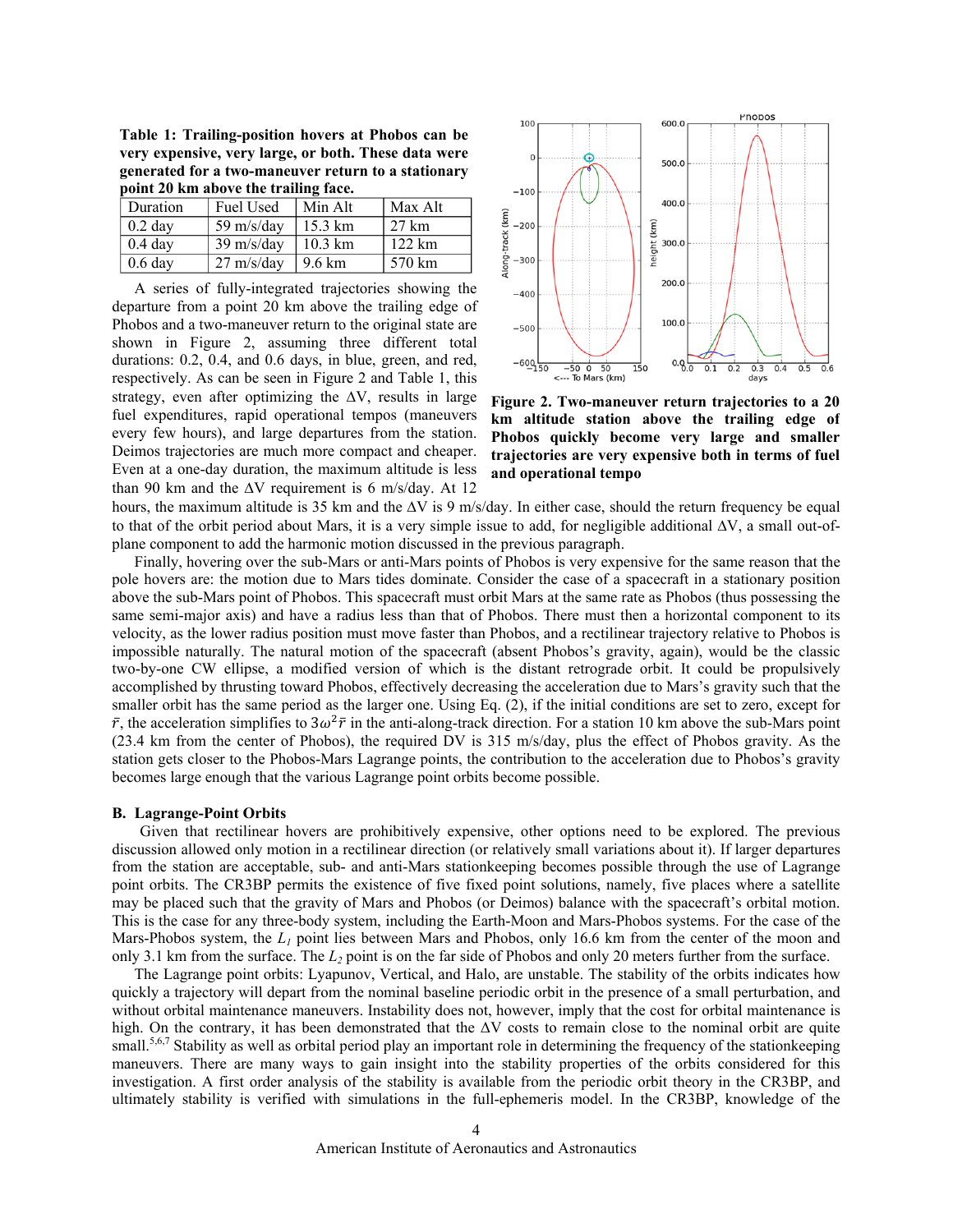eigenstructure of the state-transition matrix integrated over one full period, or the monodromy matrix *M*, offers insight to the behavior of trajectories in the neighborhood of the periodic orbit. Given a small variation from the reference orbit, the eigenvalues  $\lambda_k$  measure the rate of departure of the initial variation. For periodic orbits, two eigenvalues are always equal to one, corresponding to both modes along the periodic orbit itself and its orbit family. Of four remaining eigenvalues, if  $|\lambda_k|$  < 1, then  $\lambda_k$  corresponds to a stable mode, and likewise, for  $|\lambda_k| > 1$ , the associated mode is unstable. If  $\lambda_k$  is complex, then, additionally, the matching eigenvectors can be used to determine the frequency of toroidal motion in the vicinity of the reference orbit.

The largest  $|\lambda_k|$  is important for this study, since it indicates the mode with the greatest rate of departure from the baseline



**Figure 3. (a) Instability and (b) orbit period for orbit families in CR3BP plotted versus minimum geodetic Phobos altitude.** 

periodic orbit. For each orbit in Figure 1, the maximum  $|\lambda_k|$  and period are plotted versus minimum geodetic orbit altitude over the course of one revolution (see Figure 3). Geodetic altitude is computed assuming Phobos is a triaxial ellipsoid, locked in the stable orientation with respect to Mars orbit. Since there is a negligible difference between altitude, stability, and period between the  $L_1$  and  $L_2$  orbits, the data in Figure 3 is representative of both  $L_1$  and  $L_2$ families. The orbits with the highest minimum altitude, roughly 2.7 km, are the Lyapunov and vertical orbits that are closest to the libration points. These orbits are the smallest in size, since they bifurcate from the libration point. They also possess the greatest instability as well as the smallest period, approximately 4 hours, which factor into the frequency of maneuvers required for stationkeeping. As the Lyapunov and vertical orbits increase in size, the minimum altitude gets smaller until eventually intersecting the surface of Phobos. Similarly, for halo orbits the minimum altitude increases with orbit size up to 0.7 km, and then decreases until the family intersects Phobos. As expected, for DROs, minimum altitude and period monotonously increase with orbit size.

However, there are three complicating factors in the Mars-Phobos system when comparing libration orbit missions to similar missions near the Earth and stability theory. First, since the Lagrange points are so close to Phobos's surface, many of the orbits that are often considered for missions in the Earth's neighborhood impact Phobos's surface. Second, Phobos's asymmetric gravity field plays a much larger role than it does near the Earth. Finally, the dynamics that drive the orbits are related to the orbital period of the smaller body about the larger primary; consequently, orbits about the Mars-Phobos Lagrange points have orbital periods measured in hours rather than weeks (Earth-Moon) or months (Sun-Earth). This significantly impacts the operational schedule for station keeping and surface visibility.

Even with these mission complications, several families of libration orbits stand out as potential destinations for a mission to Phobos. Their characteristics are best represented by considering three classes: planar Lyapunov orbits, vertical Lyapunov orbits, and halo orbits, such as those illustrated in Figure 1, which are illustrated in the CR3BP. The CR3BP is a great planning tool, but in an environment like the Mars-Phobos system, it is prudent to reconstruct the trajectories in a high-fidelity model. Several example orbits from each family have been transferred into a highfidelity model using a multiple shooting differential corrector.<sup>8,9,10</sup> The general characteristics of these orbits remain the same, but the specifics, e.g., their minimum altitude relative to Phobos, are prone to change.

The model that used here includes a 50x50 spherical harmonic field representing Mars' gravity, a 3x3 field representing Phobos's gravity, point-mass models of the Sun, Earth, Moon, Deimos, Jupiter, and Saturn, and a solar radiation pressure model that assumes the spacecraft's area-to-mass is 0.2  $m^2/kg$  with a solar flux of  $1.019794376x10^{17}$  N at 1 AU.

Figures 4-6 show several views of an example orbit from the classes of planar Lyapunov orbit, vertical Lyapunov orbit, and halo orbit, respectively, after differentially correcting the orbits into the high-fidelity model of the system. Each of these is in orbit about the Mars-Phobos  $L_2$  point, though nearly symmetric orbits exist about the Mars-Phobos  $L_1$  point. The  $L_1$  orbits may be beneficial, since they are always between Mars and Phobos, providing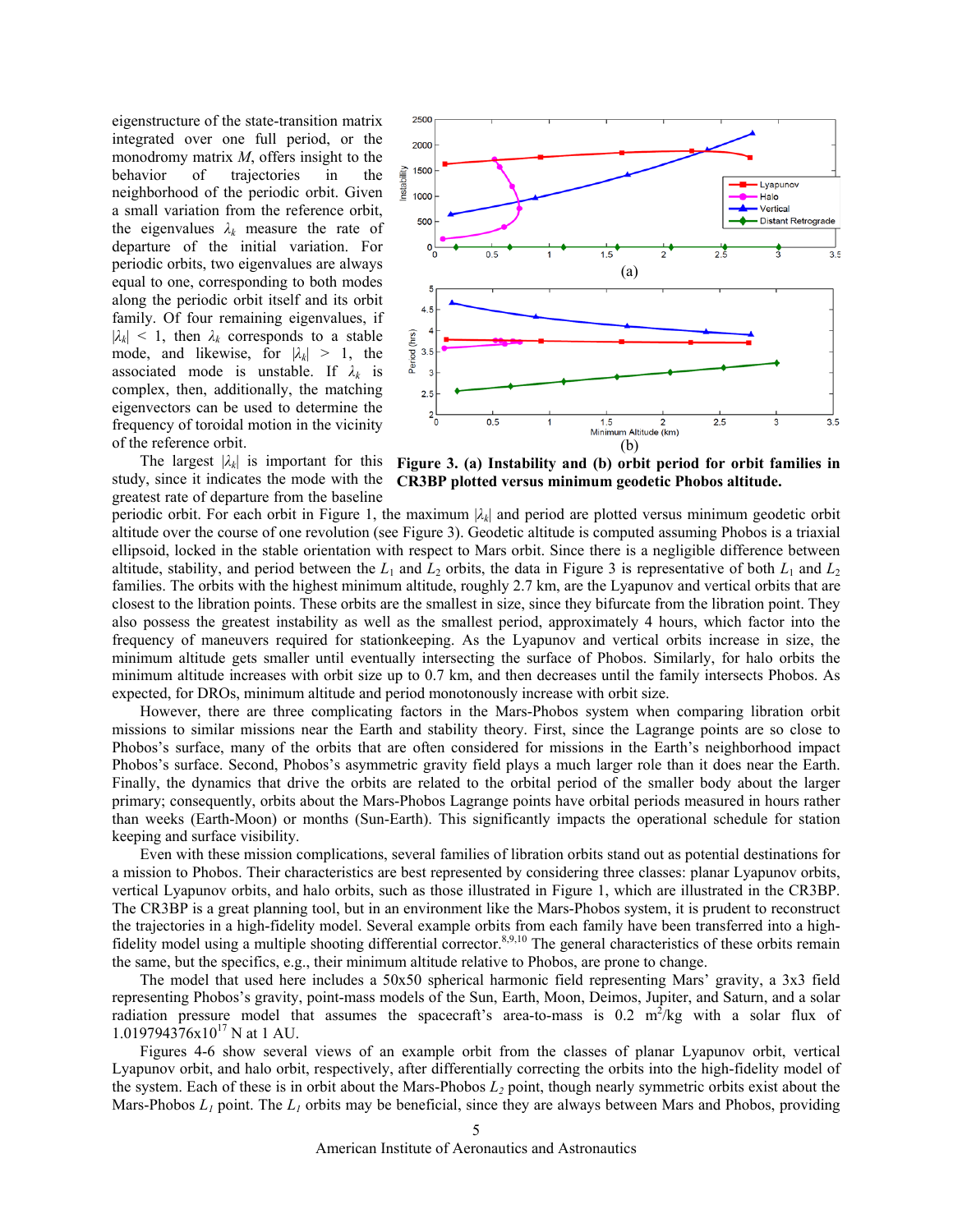communication to the surface of either body. Each of the orbits shown requires no maneuvers whatsoever, except statistical station keeping maneuvers.

Each of the three classes of orbits offers different mission characteristics. The planar Lyapunov orbits, such as that in Figure 4, may be as large or as small about the  $L_1$  or  $L_2$  point. The smaller the orbit is, the more consistently it remains near the Lagrange point – placing it about as far away as one can get from Phobos without requiring maneuvers. Indeed, the example orbit shown in Figure 4 oscillates from 3 to 5 km from the surface. These orbits have the best access to the equatorial region on either side of Phobos, though they do not have good access to the poles of Phobos. The class of vertical Lyapunov orbits, such as that in Figure 5, do offer a way to view the poles of Phobos as well as the equatorial region. The example shown traverses quite a ways out of plane, though it also comes very near the surface of Phobos twice per orbit. The third class of orbits, halo orbits, as illustrated in Figure 6, offers the most coverage of the surface of Phobos. Only a small subset of the entire family of halo orbits does not impact the surface, so there are very few options for the mission designer. But the example shown in Figure 6 is a good choice: it remains above 2 km from the surface at nearly all times, covers the equator very well, and covers other parts of the surface every 3.5 hours or so.



**Figure 4. Four perspectives of an example Lyapunov orbit about the Mars-Phobos L2 point in the highfidelity Phobos system. These views are in the Mars-Phobos rotating frame, centered about the L2 point.**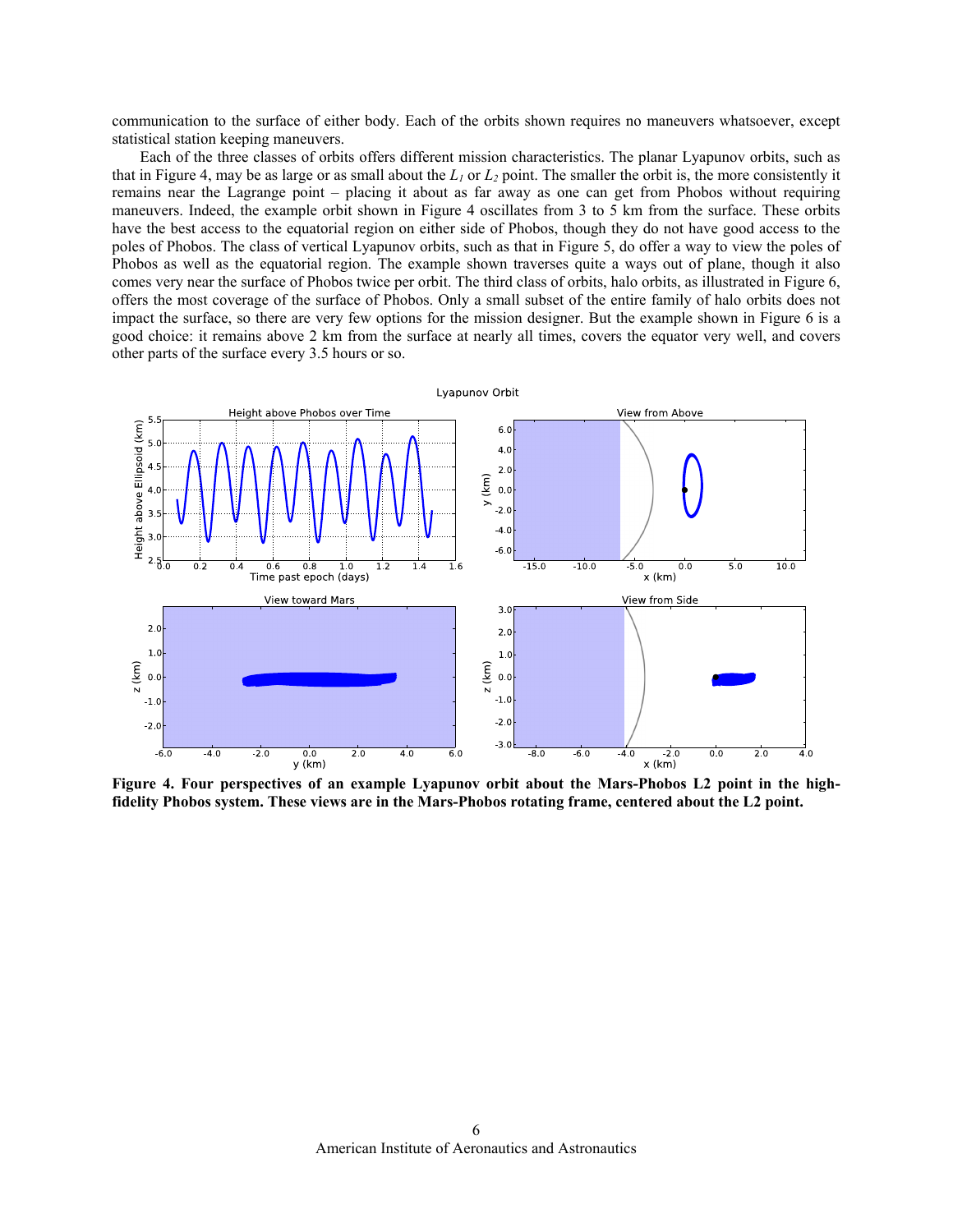

**Figure 5. Four perspectives of an example vertical Lyapunov orbit about the Mars-Phobos L2 point in the high-fidelity Phobos system. These views are in the Mars-Phobos rotating frame, centered about the L2 point.** 



**Figure 6. Four perspectives of an example halo orbit about the Mars-Phobos L2 point in the high-fidelity Phobos system. These views are in the Mars-Phobos rotating frame, centered about the L2 point.**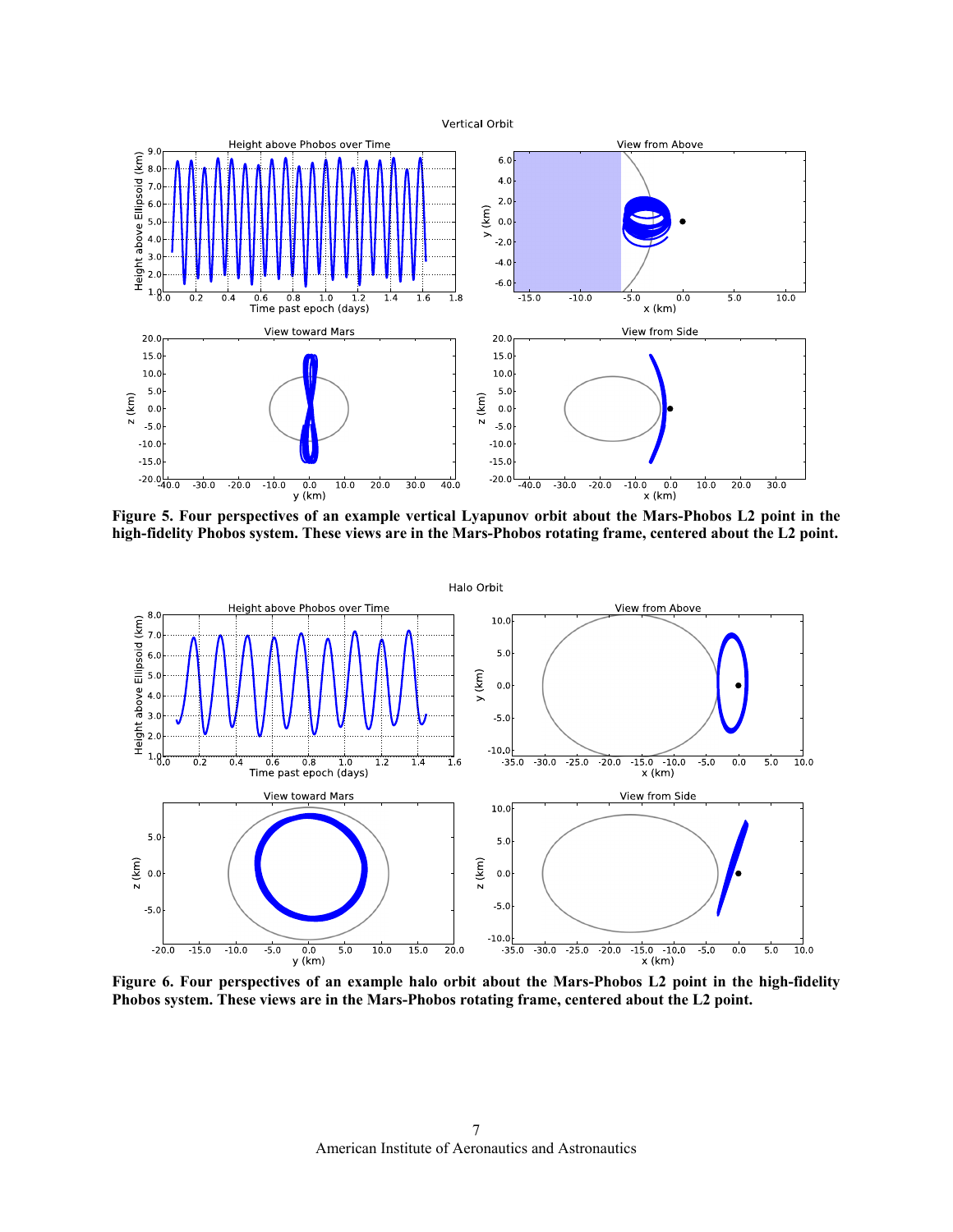The most challenging aspect of the libration orbits is that they are very unstable. A spacecraft placed in one of these orbits will remain on it indefinitely, given a perfect injection. But a small error will grow exponentially. Figure 7 illustrated that a 1 mm/s error in velocity caused the spacecraft to completely depart the orbit after just five hours. A spacecraft can remain on the orbit for very little fuel – on the order of 1 m/s per month – if it performs station keeping maneuvers often enough and accurately enough. Historical missions to libration orbits have required 2-3 station keeping maneuvers every orbit.<sup>11,12</sup> The orbital period of those shown in Figures  $4 - 7$  is approximately  $3.6 -$ 4.0 hours. This suggests that station keeping maneuvers must be performed every 1.5 – 2 hours, if not more frequently. This is much too rapid for the station keeping to be designed anywhere on Earth; the maneuvers must be designed autonomously $^{13}$  or by operators at Mars.



**Figure 7. A 1 mm/s disturbance in a Phobos halo orbit will cause the spacecraft to depart on an unstable manifold in less than 5 hours. Depending on the direction of the disturbance, the path could be toward the surface instead of away as depicted, which can be useful for a controlled descent to the surface.** 

The results of an analysis of stationkeeping requirements for various maneuver frequencies are shown in Table 2. These results are for a vertical orbit, but they are similar for the other types as well. Assuming a 0.5 mm/s maneuver execution error and 1 mm/s uncertainty in the velocity of the spacecraft in the orbit, the position uncertainty and maneuver frequency were varied to determine the  $\Delta V$  budget required to maintain the orbit. Clearly, the collection of high-precision and timely navigation data is vital to support successful station keeping. Tracking data must be collected nearly continuously. The lower-frequency maneuvers with greater position uncertainty failed to converge on an answer, suggesting that the instabilities caught up with the simulated spacecraft and it either crashed or was ejected. As a point of comparison, 100 meter position error is comparable to that of Artemis at the Moon, $^{14}$  and 0.1 to 1.0 meters is achievable with optical navigation techniques. It is likely that tracking data will include radiometric data from one or more beacons on the surface of Phobos, optical tracking of surface features on the moon, radiometric data from other spacecraft either in orbit about Mars or Phobos, and any radiometric data from Earth or the surface of Mars.

| m/s/day for Vertical  | Maintenance Period |            |           |           |
|-----------------------|--------------------|------------|-----------|-----------|
| orbit maintenance     | $0.5$ hours        | $1.0$ hour | 1.5 hours | 2.0 hours |
| Position Error: 0.1 m | 0.22               | 0.17       | 0.29      | 0.73      |
| Position Error: 1.0 m | 0.25               | 0.22       | 0.35      | 1.0       |
| Position Error: 10 m  | 1.3                | 1.0        | 19        | N/A       |
| Position Error: 100 m | 13.8               | 9.8        | N/A       |           |

**Table 2: High-precision navigation and frequent maneuvers are required to maintain a Lagrange point orbit.**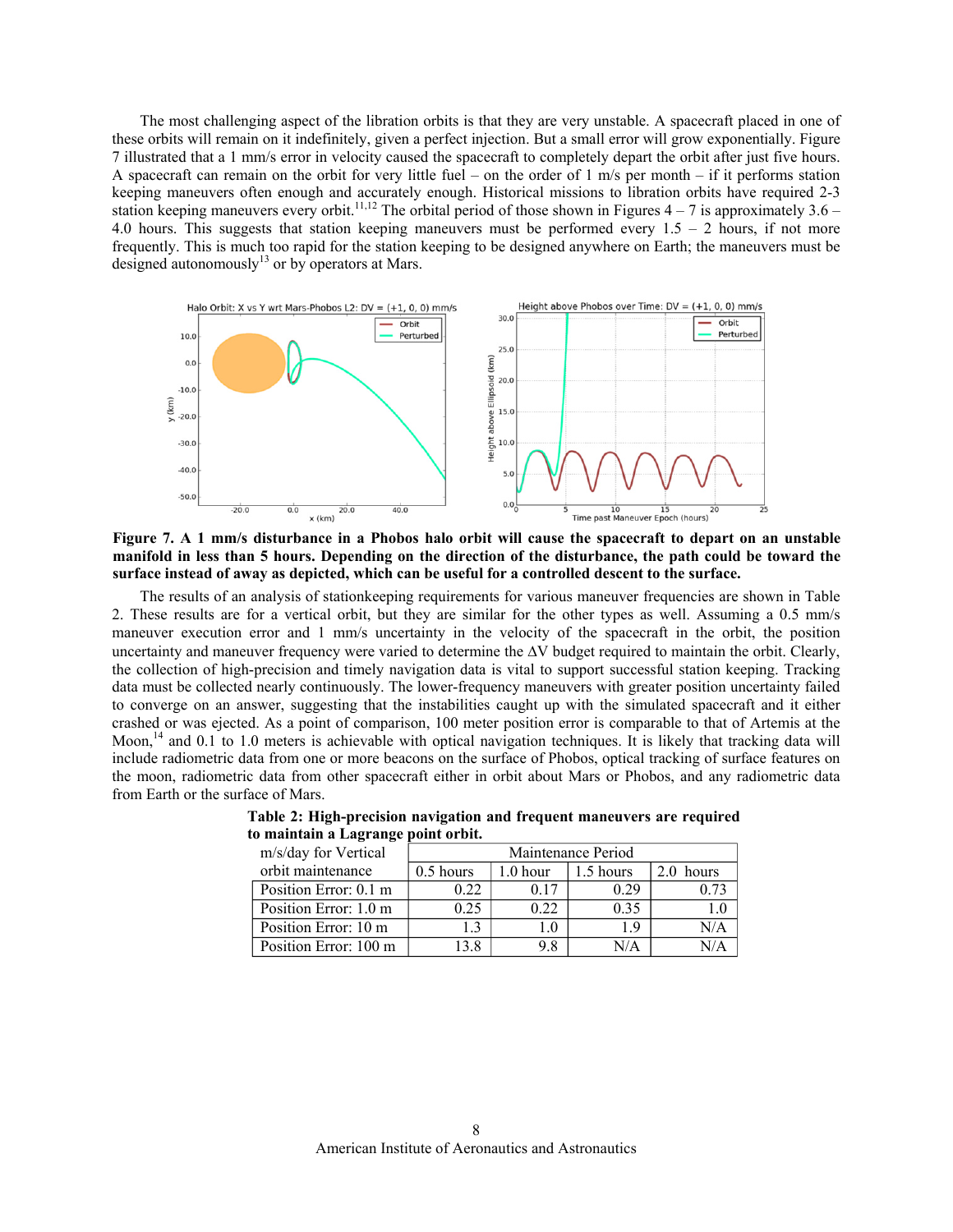# **C. Orbits**

The various Lagrange orbits, while very cheap to maintain in terms of  $\Delta V$ , still require intensive operations as they require maneuvers every few hours. Keplerian-like orbits around Phobos and Deimos are unstable or simply do not exist, given their small size and the strength of the Mars tides.<sup>15</sup> The Phobos and Deimos spheres of influence are 7.3 km and 8.2 km, respectively, which do not compare well with their sizes (radii of 13.4 km and 7.5 km in their largest dimension, respectively). The Phobos sphere of influence is actually contained entirely within the moon, and a Deimosorbiting spacecraft would have to remain within 0.7 km of the surface to remain within the sphere of influence. As such, a stable Keplerian-like orbit could theoretically exist, but the navigation and orbit control requirements are extraordinary and render such orbits to be undesirable as a low-risk, quietoperations option.



**Figure 4. Four DRO trajectories integrated for 7 days, with minimum altitudes varying from 2 to 30 km illustrate the stability of this orbit type. Total lifetimes were over 60 days, except for the 2 km orbit, which collided with Phobos at 3.25 days.** 

Fortunately, there does exist a trajectory

type that combines low altitudes, stability, and ease-of-maintenance: the so-called distant retrograde orbit, or DRO, sometimes referred to as a quasi-satellite orbit, or QSO.<sup>16</sup> The "distant" part of the name is a misnomer in the case of Phobos and Deimos as such orbits can exist very close to the surface of the moons. These orbits have the greatest stability when they lie entirely within the orbit plane, but they can easily incorporate out of plane velocity components, provided they oribt far enough away from the moon, as illustrated in Figure 4. The velocity at the suband anti-Mars points for these example orbits varies from 11 to 21 m/s and the orbit period varies from 2.9 to 6.9 hours as the orbit moves out from the 2 km initial altitude to 30 km.

#### **III. Concept of Operations**

A human mission to Phobos or Deimos would likely use many of the orbits identified earlier in this paper for different phases of the mission. The DROs could be used as stable home base orbits between more intesive operations in other orbits. The Lagrange point orbits provide options for a mothership to maintain continuous visibility of a crew performing surface exploration in the sub or anti Mars hemispheres of Phobos or Deimos, although this is at the expense of more intensive station keeping. Transitions from the DROs to vertical or halo Lagrange point orbits cost only 10-20 m/s. The unstable manifolds from the Lagrange point orbits would also be useful for efficient transfers from the mothership to the surface and back.

An example scenario for a manned Phobos mission would be for the mothership to arrive at Phobos in a DRO and gradually reduce the altitude to a few kilometers. During this phase the crew could remotely examine the surface of Phobos and verify the state of planned surface excursion sites. After the initial survey, the mothership could transition to a halo orbit about the Mars-Phobos L1 point. A small excursion craft could leave the mothership on an unstable manifold and reach Stickney crater. During the surface mission, the mothership could remain in constant communications with the surface crew. After the surface mission is done, the crew could take a stable manifold trajectory from the surface to the mothership in the halo orbit. The mothership could then transfer from the halo orbit to a DRO where the station keeping requirements are less demanding. A similar scenario at the L2 point could be used for exploration of the anti-Mars hemisphere. For missions to the Phobos North or South poles, a DRO with sufficient altitude could also provide for continuous communications between the mothership and the surface crew.

Another scenario is a combined DRO/Hover scheme. A Phobos DRO with a periapse altitude of 17.8 km has an apoapse altitude of 20 km. At apoapse, above the trailing face, the  $\Delta V$  required to bring the spacecraft to rest relative to Phobos is only 13 m/s. For that relatively small cost, the spacecraft can enter the leading/trailing hover discussed in Section II.A. Then, performing a 6 m/s maneuver every two hours, the mothership could remain within 30 km of the leading face for the duration of the surface mission. While the mothership is further away and requires more fuel to remain on-station, it does maintain contact with a crew on the leading face, which the halo cannot.